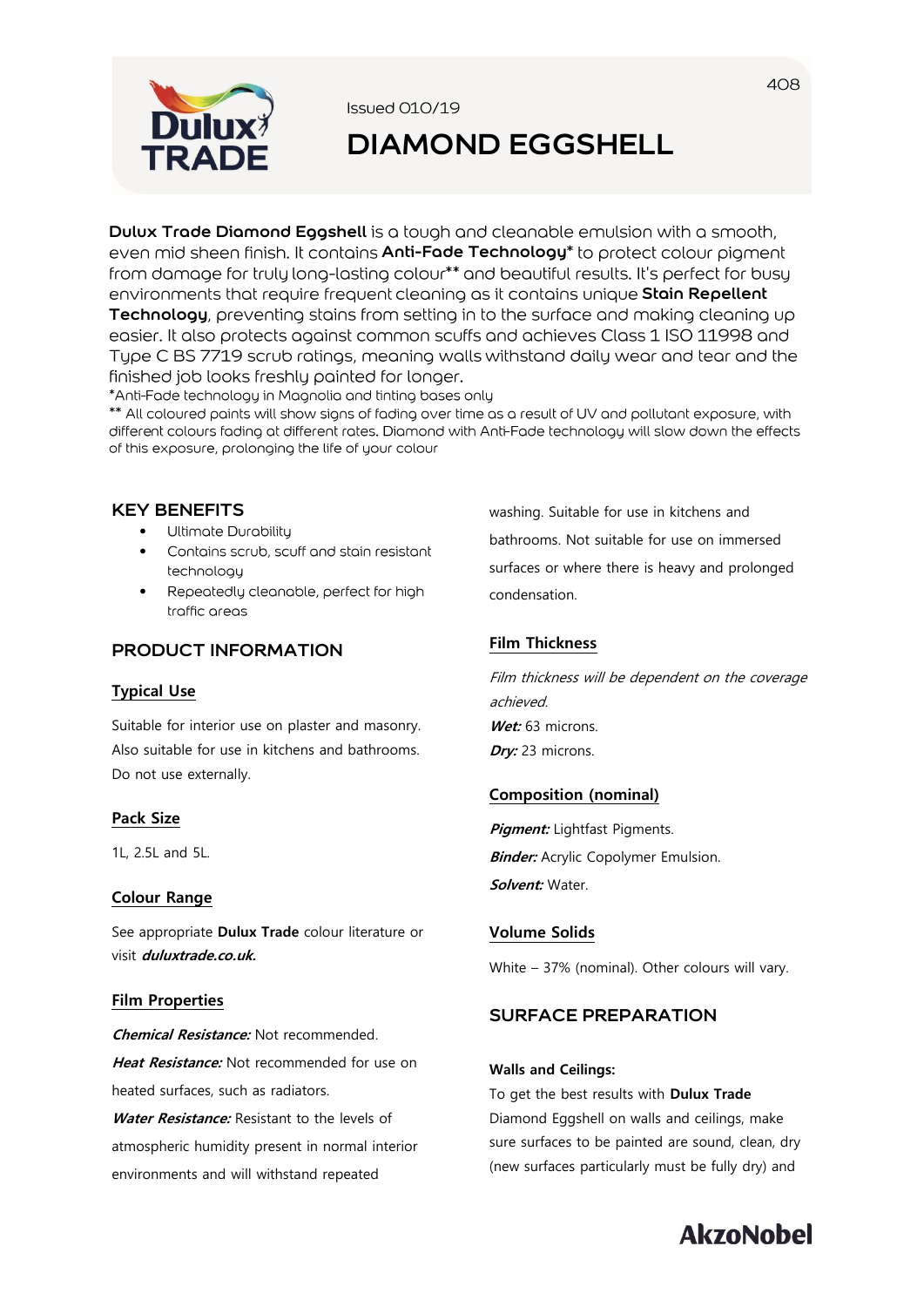

# **DIAMOND EGGSHELL**

free from all defective or poorly adhering material such as loose paint, dirt, grease and waxes. New or bare surfaces should be mist coated with an appropriate **Dulux Trade** product e.g. Fast Matt, Drywall Primer.

## **SYSTEMS INFORMATION**

STIR THOROUGHLY BEFORE USE. Seal new or bare surfaces with a thinned first coat of **Dulux Trade** Diamond Eggshell (up to 1 part clean water to 10 parts paint). The normal finishing process is 2 full coats of **Dulux Trade** Diamond Eggshell, however for significant colour change additional coats may be required.

For best colour consistency, purchase sufficient tinted paint for each job including touch-in at one time from the same source.

# **APPLICATION METHOD**

Brush, roller, conventional spray or airless spray.

Do not use when the temperature is below 10ºC.

To minimise picture framing or patchy finishes, we strongly recommend stirring the paint thoroughly prior to use. If thinned, the paint used for cuttingin and for rolling should be to the same ratio. Cut in one wall at a time, then rolling immediately afterwards, not allowing the cutting-in to dry prior to rolling. Cut in no more than 5 to 8cm away from any internal angles, including sockets/switches, skirting, architraves, etc. Roll into the cutting-in, ensuring you roll as close to the edge as possible.

#### **Practical Coverage**

A guide to the practical coverage which can be achieved under normal conditions is up to 16m² per litre.

## **Thinning**

**Sealing new or bare surfaces:** Add up to 1 part clean water to 10 parts paint. **Normal use (not to be exceeded):** Thinning is not usually required. **Conventional spray application:** Add up to 1 part clean water to 5 parts paint. **Airless spray application:** Thinning is not usually required.

#### **Spray Recommendations**

**HVLP:** Use a #5/2.2mm fluid set and dilute as required

**Airless Spray:** For broadwall surfaces use a standard tip e.g. 517. For more complex surfaces consider using a fine finish/low pressure tip for best results

#### **Drying Times**

Single coat at standard thickness: **Touch Dry:** Dependent on temperature and humidity.

**Recoat:** 4-6 hours, although will vary according to temperature and humidity (e.g. will take significantly longer in cold, damp conditions).

### **Cleaning Up**

After use, remove as much product as possible from equipment before cleaning with water. When this paint container is empty please ask your stockist about recycling. If you have leftover paint, please dispose of it responsibly and consider donating it to **Community RePaint**.